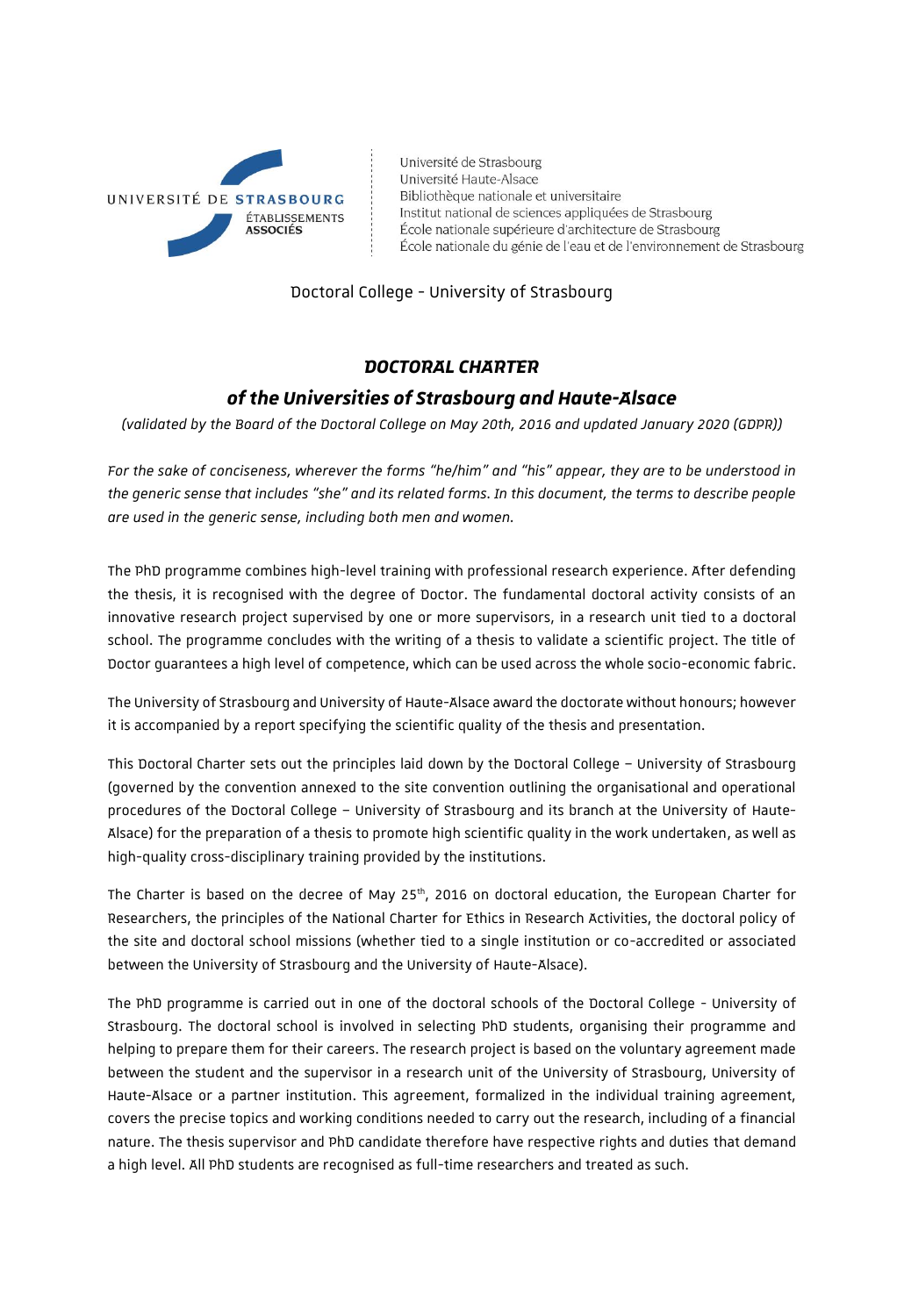Universities are committed to ensuring that the principles laid down by the Charter are upheld during the thesis preparation. For doctorates under joint supervision or in partnership with a non-university organisation, the partner must acknowledge this Charter and agree to comply therewith.

The signatories are:

- **The PhD student.** He agrees, by enrolling in the PhD, to carry out the previously established research project and to undertake the other educational activities prescribed by his doctoral school.
- **The thesis supervisor.** As the first point of contact for the PhD student, the thesis supervisor must be part of a research unit that is tied to the doctoral school. He is responsible for establishing the research topic, as well as its implementation and monitoring. He has sole responsibility over the scientific framework. He ensures that the PhD student undertakes the educational activities prescribed by the doctoral school and that the student exhibits a sense of innovation.
- The director of the research unit. He is responsible for the successful integration of the PhD student into his unit, and for the quality of the working conditions required for the research to be carried out successfully.
- **The doctoral school director (or his representative in the UHA branch where necessary**). He ensures the validation and monitoring of doctoral research projects. He also ensures the quality of the PhD training that the student receives and oversees compliance with the rules governing student conduct.

The signatories of this Charter agree to read the procedures in force at the Doctoral College and apply them. They shall agree to familiarise themselves with the websites of their respective universities, the website of their respective doctoral school and that of the College.

## **1 - The thesis, personal and professional project stage**

The thesis preparation must be in keeping with the framework of a personal and professional plan, which is clearly defined in terms of goals and requirements. It shall have clear objectives and means to achieve them.

The doctoral school director shall ensure that as many PhD students as possible receive funding. The goal of a thesis supervisor and director of unit is to obtain a contractual remuneration that covers the PhD preparation time for as many students as possible who do not have any other occupation.

The candidate must receive information on all opportunities in his field, as well as national statistics on the future of doctors and information on the professional prospects for doctors trained at its doctoral school. The PhD researcher shall discuss his career plans with his supervisor. To ensure that the career prospect information is provided to prospective PhD students of the laboratory, all outgoing doctors must notify their supervisor, as well as the doctoral school director, of their professional status for a period of six years after graduating. The doctor agrees to respond to questionnaires sent by the university and notify it of any changes to his postal and email address during this period. In addition, all former students are encouraged to update their entry in the directory of former PhD students of the University throughout their career. Institutions shall ensure that the email addresses of all former PhD students remain active for a period of three years after their last year of enrolment.

Once enrolled in a PhD programme, the student must comply with the regulations in force particularly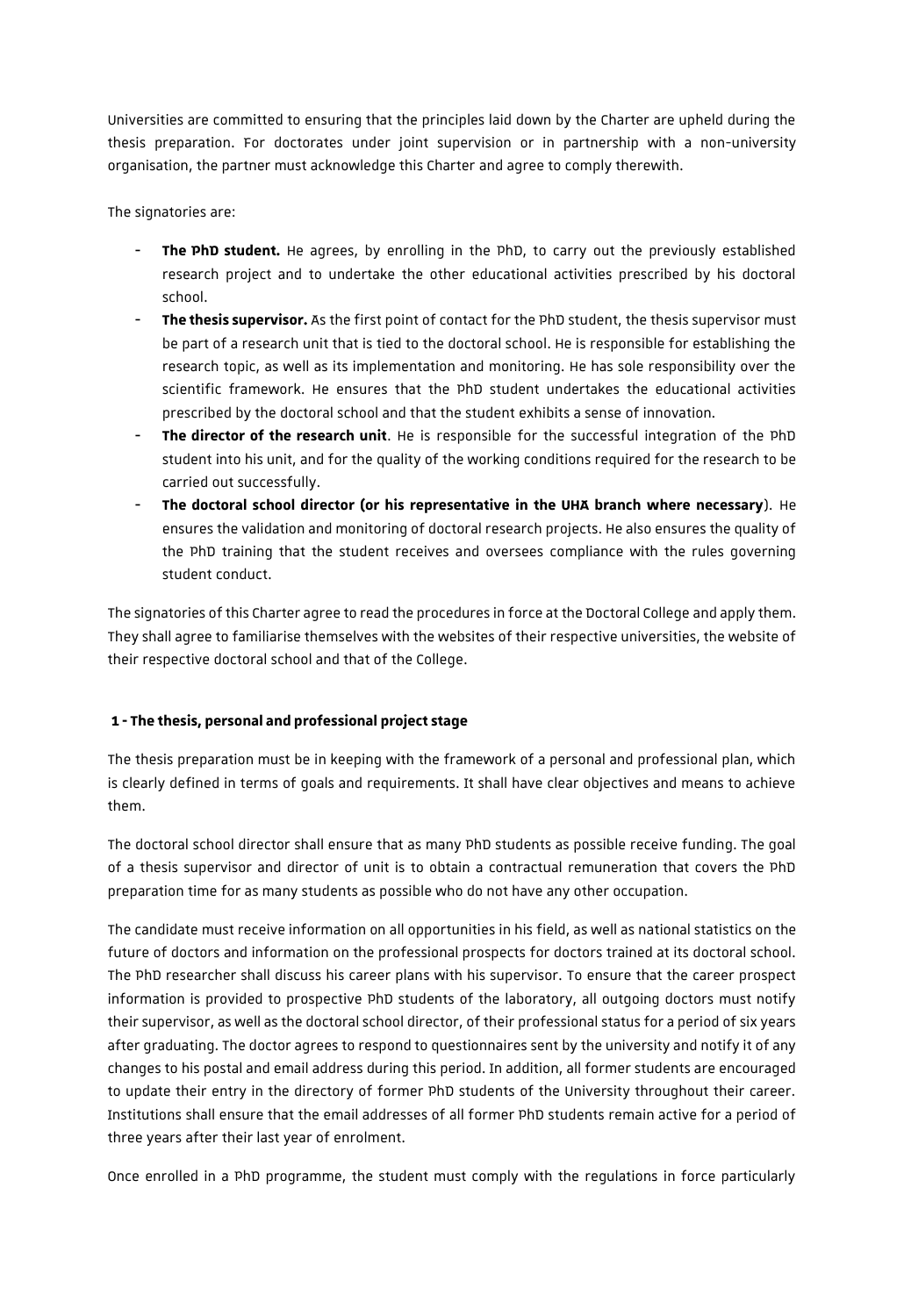regarding his training. He is offered training to expand upon his scientific and transferable skills. The training is organised in a complementary way under the responsibility of the doctoral school and college; it raises the student's awareness of his further career opportunities and allows him to acquire diversified skills. This strategy may include participation in Doctoriales® or other training programmes approved by the doctoral school, including upon the student's initiative (conferences, workshops, etc.).

For all training, a certificate is issued by the doctoral school director, as well as a diploma supplement by the university. This document must highlight the skills acquired by the doctor, such as scientific expertise, advanced technology, cross-cutting skills (teamwork, network building, supervision, etc.), as well as his personal abilities (autonomy, creativity, written and oral expression, etc.).

It is the responsibility of the doctoral student to create and update a portfolio containing the individualized list of all his activities during the PhD in order to highlight the skills he has developed during the preparation of his doctorate.

It is the responsibility of the PhD student to engage in his career prospects.

## **2 - Thesis topics and feasibility**

All doctoral schools shall display their recruitment procedure and selection criteria for PhD students.

The topic of research, research unit and university awarding the degree are specified when registering for the thesis.

The thesis topic will give rise to a project that is both original and educational, and that can be feasibly carried out within the established time period. The choice of thesis topic is agreed by the researcher and thesis supervisor, and is formalised at the time of registration and in the individual training agreement. The thesis supervisor, who is selected for their established knowledge in their respective field of research, must help the student to pursue an innovative project in its relevant scientific context and ensure that it is topical. The supervisor must define the means necessary to conduct the work and allow access to these means.

In this respect, the student shall be fully integrated into his research unit with access to the same facilities as other researchers in order to carry out his research: equipment, tools (especially IT), documents, as well as opportunities to attend seminars and conferences and to present their work at scientific meetings.

PhD students shall have the right of expression and representation at the general meeting and boards of the research unit, as well as the right of association and the right to organise. They are represented by elected members within the various boards of the research unit, doctoral school and Doctoral College and within the research committee of the academic board of their university.

The team members accepting the researcher must require him to uphold a number of rules on their community life. The PhD student shall not compensate for the shortcomings of the technical staff of the laboratory, nor be assigned tasks that fall outside of the field of his thesis or of the technical tasks of the unit as a whole. If the research is carried out in partnership with a company or administration, the student must not be given an additional workload that falls outside of his thesis project. The PhD student shall agree to a time and pace of work. He has the duty to regularly inform his supervisor of the progress of his thesis and the difficulties he encounters. He must demonstrate initiative and an innovative spirit in conducting his research. He shall sign the National Charter for Ethics in Research Activities, as well as the internal regulations of his research unit.

#### **3 -Supervising and monitoring the thesis**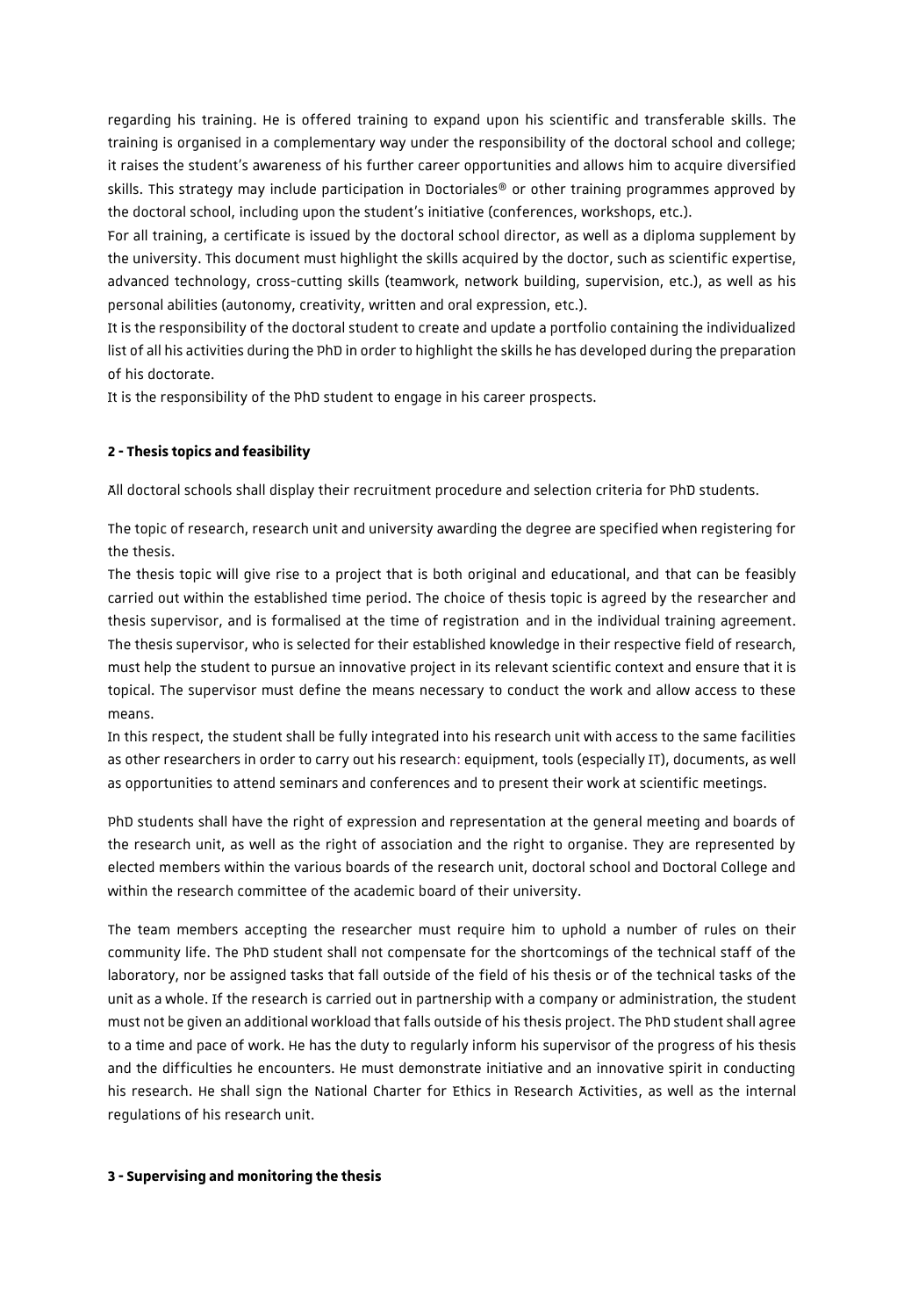The PhD student must be informed by the doctoral school of the number of outstanding theses being supervised by the relevant supervisor. The maximum number of PhD students that a thesis supervisor can take on is established by the research committee of each university as proposed by the boards of each doctoral school. This number may vary by discipline. The doctoral schools shall ensure compliance with these limits.

The PhD student has the right to personal monitoring by his supervisor, who agrees to devote him a significant portion of his time. The principle of regular and frequent meetings shall be settled in the initial agreement and formalized in the individual training agreement. Co-supervision with a researcher – whether or not they are authorised to supervise research projects – does not release the thesis supervisor from his duty to regularly and effectively monitor the progress of the research. In order to provide highquality personal mentoring, the college organises specific training for individuals who have qualified to supervise research.

The PhD student agrees to submit to his director as many midway notes as required for his subject and to present his work in the seminaries of the research unit. The supervisor shall undertake to regularly monitor the progress of the work and discuss any new directions to be taken in light of the results achieved thus far. He has a duty to inform the student of any positive comments or objections/criticisms that his work may receive.

Before his third registration and then annually for any derogatory registration, the student shall carry out a progress review of his work and present it to a monitoring committee in accordance with the terms set out by each doctoral school. The main objective of this review is to identify and address any issues that might hinder the proper completion of the PhD within the set time and career goals of the doctoral student.

The rules for organising the thesis defence, including designating the attending experts and examining committee, are laid down by the regulations and procedures approved by the boards of both universities.

## **4 - Duration of the thesis**

The duration of the thesis preparation is three years full-time. Upon a justified request by the candidate, time exemptions may be granted by the director of the institution based on the proposal of the doctoral school director (or his representative at the UHA branch), after consulting with the supervisor. This agreement does not automatically entail an extension of the candidate's funding.

Extensions must be rare and reserved for specific situations, such as paid work (excluding doctoral funding), specific issues in the research relating to certain disciplines, the assumption of a particular risk, maternity or parental leave, or extended sick leave. Extensions may take account of the PhD working conditions but shall in no way substantially change the nature and intensity of the research as initially decided by mutual agreement.

In the event of a dispute over the refusal of an extension, the student may submit a written letter of complaint to the director of the institution who will make the final decision.

In any case, the PhD preparation requires the PhD student to renew his enrolment to the university each year. A non-breakable gap of up to one year may occur once in accordance with a procedure validated by the boards of both institutions. Ceasing the thesis on a voluntary basis (withdrawal) must be reported to the doctoral school by the student and his supervisor.

At the end of the second year, the foreseeable schedule for the defence shall be discussed in light of the progress of the research and recommendations of the monitoring committee.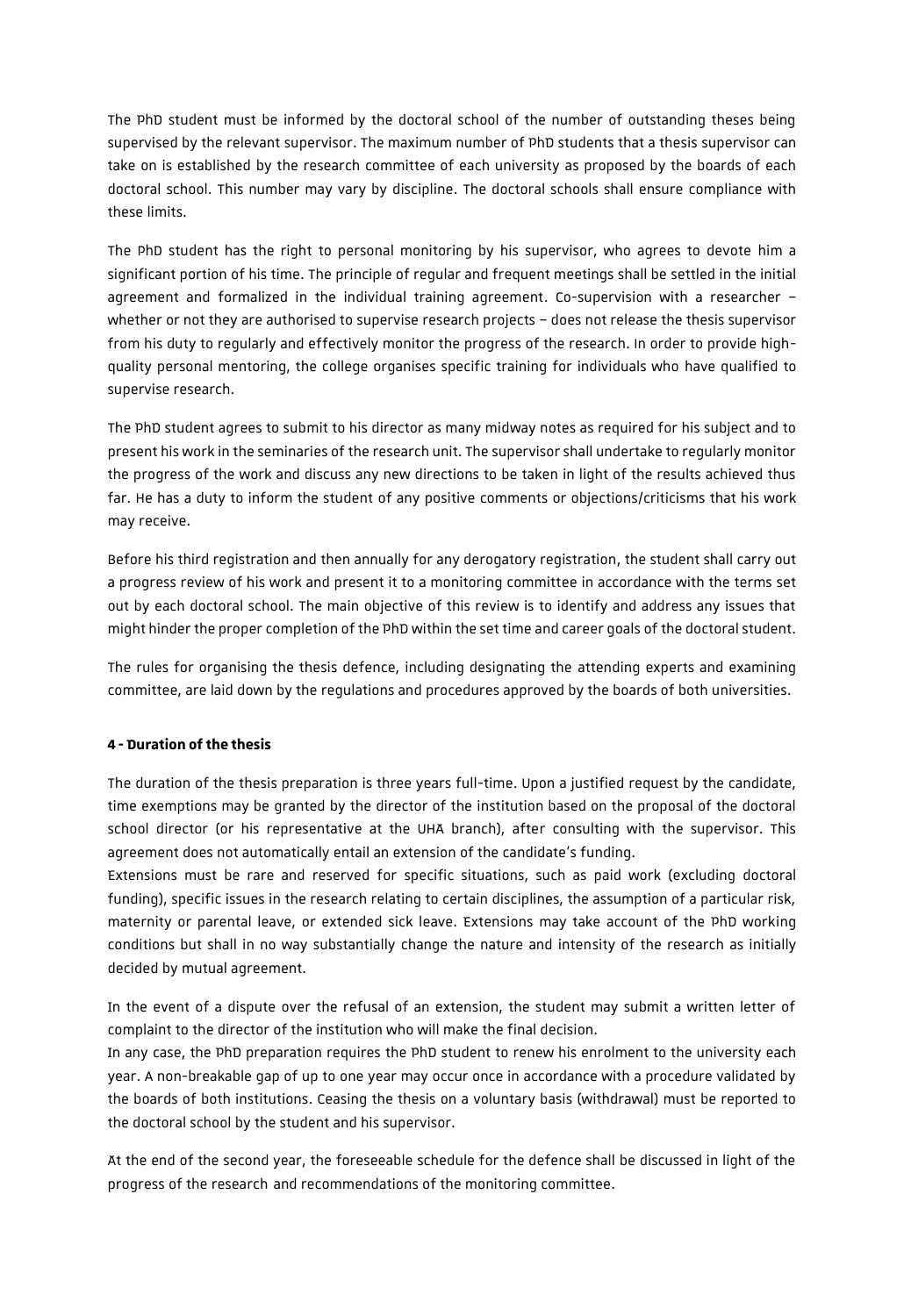To comply with the schedule, in the interest of the student, both the student and supervisor must meet their commitments in relation to the necessary work time. Repeated breaches of these commitments between the student and the supervisor may lead to a mediation process.

#### **5 - Publication and promotion of the thesis**

The quality and impact of the thesis can be measured through the publications or patents and industrial reports deriving from the work, be it in relation to the thesis itself or articles produced during or after the preparation the manuscript. The PhD student must appear among the authors or co-authors in all articles or books referring to his research, including after his departure from the research unit.

The student must be familiar with the national legal requirements regarding data protection and confidentiality, and must uphold them at all times. Under the National Charter for Ethics in Research Activities signed by the student, it is recalled that: "*The results of a research project should be brought to the attention of the scientific community and the public, recognising the intellectual and experimental contributions behind them, as well as intellectual property rights".*

The university uses an archiving and electronic distribution system for theses. Authorisation to disseminate the thesis is agreed by the author and covers its distribution online. A thesis dissemination agreement is provided to each PhD student at the time of submitting his thesis for the defence.

The PhD student shall be made aware that including quotes in his work while failing to cite their sources shall constitute an act of plagiarism. Plagiarism is a copyright and intellectual property infringement.

#### **6 -Mediation process**

Any persistent dispute between the student and the supervisor that cannot be settled amicably shall be brought by either party to the knowledge of the director of the research unit, who shall work to remedy it. Should the dispute continue, the student, his supervisors or the director of the research unit shall refer it to the doctoral school director or his representative at the UHA branch.

Should the initiatives taken lead to no solution, the latter can then appeal to the Vice President of "Research and doctoral education" of the university concerned.

Where no solution is found, the Vice President of "Research and doctoral training" may appeal to the University Ombudsman

Lastly, a final appeal may be made to the University President.

Through all these steps, the student may request to be assisted by a chosen PhD student.

## 7- **Information on the processing of dotoral student data**

As part of their public service missions (Article 6(1) e. of the GDPR), the University of Strasbourg and the University of Haute-Alsace via the Doctoral College – University of Strasbourg carry out automated processing of your personal data.

The data processed are the identity, place and date of birth, personal contact details, professional contact details, telephone numbers, the institution or institutions of attachment, data related to the financing of your doctorate. Where applicable, bank data and social security number in connection with an employment contract.

Your personal data is essential to ensure:

- Administrative management of your Phd file (registration and follow-up of your training, organisation of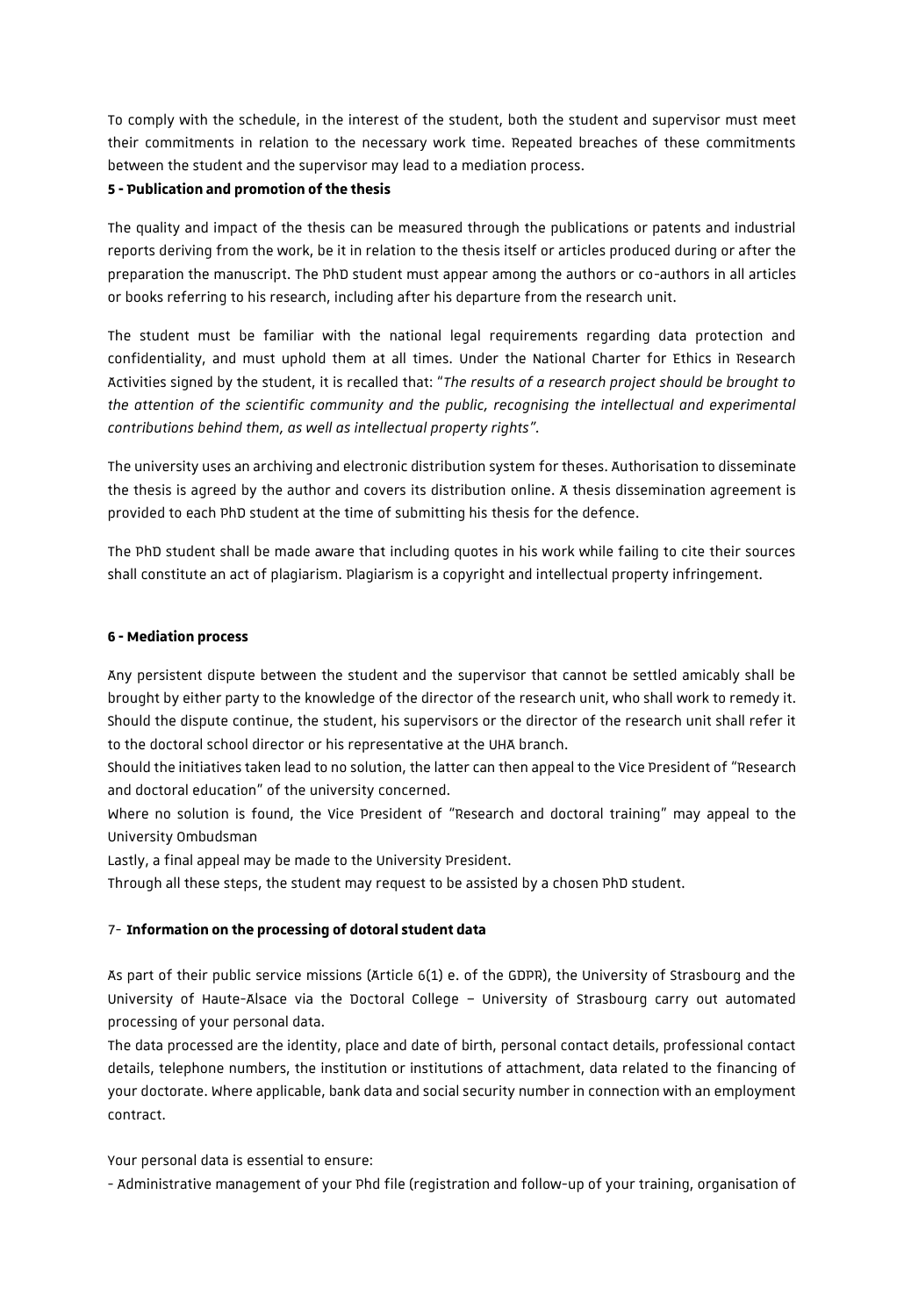the defence, awarding of the diploma);

- Management of access to institutions' digital and educational resources, including university library services;

- Management of the selection and publication of thesis subjects;

- Financial management as part of the training activities or missions of doctoral students

- If the registration institution is also an employer, for the management of your employment contract with one or the other of the establishments;

Your data may also be used for statistical purposes, particularly in the context of studies on vocational integration and the methods of financing doctoral students. They may also be communicated as part of evaluations by the High Council for Research and Higher Education Evaluation (UNHCR)

Your data has been collected:

• by the University of Strasbourg during your pre-registration in thesis, registration and administrative reregistration

• by the University of Haute Alsace during your registration and re-registration – step 1 and administrative registration and re-registration -step 2

Outside the Doctoral College-University of Strasbourg your data can be processed

- by partner institutions for the multi-site management of certain aspects related to the doctorate, including training, for the management of access to educational and digital resources

- by the Ministry of Research Education and Innovation (MESRI) in particular for disseminating theses on the theses.fr platform

Your data is stored on the server and in paper storage according to the same classification structure and up to five years after the end of your thesis. In addition, such data may be archived in paper or computerized form in accordance with the rules applicable to public and private archives.

Processing does not involve automated decision-making. No data transfer is carried out outside the European Union.The University of Strasbourg and the University of Haute Alsace ensure the storage of your data and implement appropriate security measures.

You have access rights, rectification and deletion of your data. You may also request or object to the limitation of this treatment.

To exercise them, please send your requests to:

- Dir-formdoct@unistra.fr if you are enrolled at the University of Strasbourg
- ecoles.doctorales@uha.fr if you are enrolled at the University of Haute Alsace

You can also contact the Data Protection Officers

from Unistra to dpo@unistra.fr or by post to:

To the attention of the Data Protection Officer:

Direction of the digital

14 Rue René Descartes

67084 STRASBOURG CEDEX

UHA, at dpd@uha.fr or by post to: To the attention of the Data Protection Officer: Delegation for Data Protection Building B 2 rue des Frères Lumière - 68093 Mulhouse Cedex